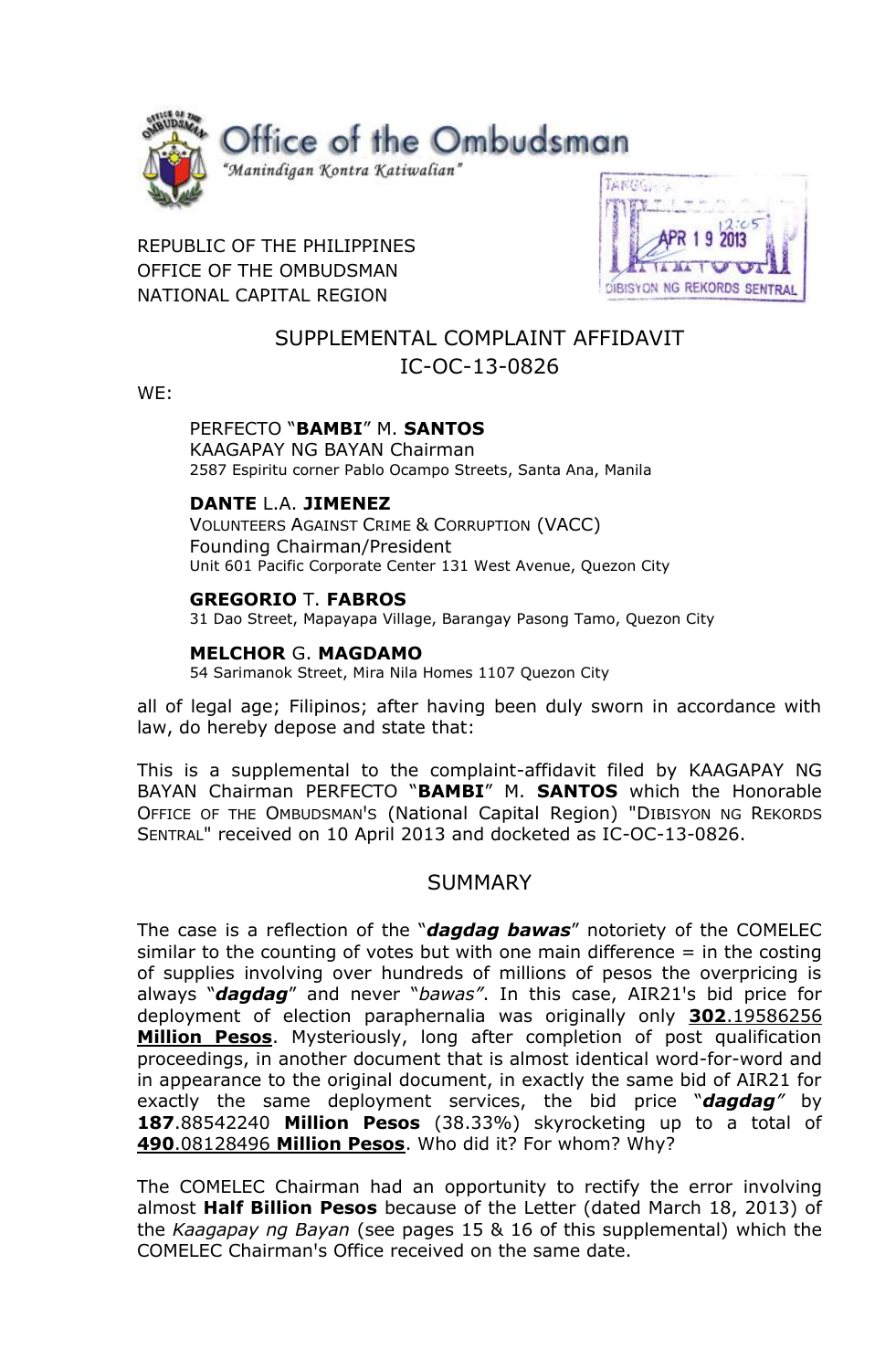# REASON FOR IMPLEADING THE COMELEC CHAIRMAN

In the CODE OF CONDUCT AND ETHICAL STANDARDS FOR PUBLIC OFFICIALS AND EMPLOYEES (Republic Act № 6713), Section 5(a) reads:

Section 5. *Duties of Public Officials and Employees.* In the performance of their duties, all public officials and employees are under obligation to:

(a) *Act promptly on letters and requests.* —All public officials and employees shall, within fifteen (15) working days from receipt thereof, respond to letters, telegrams or other means of communications sent by the public. The reply must contain the action taken on the request.

In the Ombudsman Act (Republic Act № 6770), Section 22 reads:

Section 22. *Investigatory Power* — The Office of the Ombudsman shall have the power to investigate any serious misconduct in office allegedly committed by officials removable by impeachment, for the purpose of filing a verified complaint for impeachment, if warranted.

Counting from 18 March 2013 (taking into consideration that the 28th and 29th of March 2013 are Maundy Thursday and Good Friday and therefore not working days), the 15th working day (after the said Letter's receipt by the COMELEC Chairman's Office) lapsed on 10 April 2013. Let us add a reasonable extension of one week or until around 17 April 2013 to accommodate the usual delays in postal services.

Today, 17 April 2013, the COMELEC Chairman's Office has no indication yet whatsoever about showing interest in investigating a brazen scam involving almost a Half Billion Pesos belonging to the Republic of the Philippines! Why?

The next pages will present the facts in chronological order, starting with a summary table (page 3), invitation to bid (pages 4 to 6), the original recommendation (pages 7 to 9) and the mysterious "*dagdag*" documents (pages 10 to 14), the Letter to the COMELEC Chairman (pages 15 & 16), and a short discussion until the last page (page 17).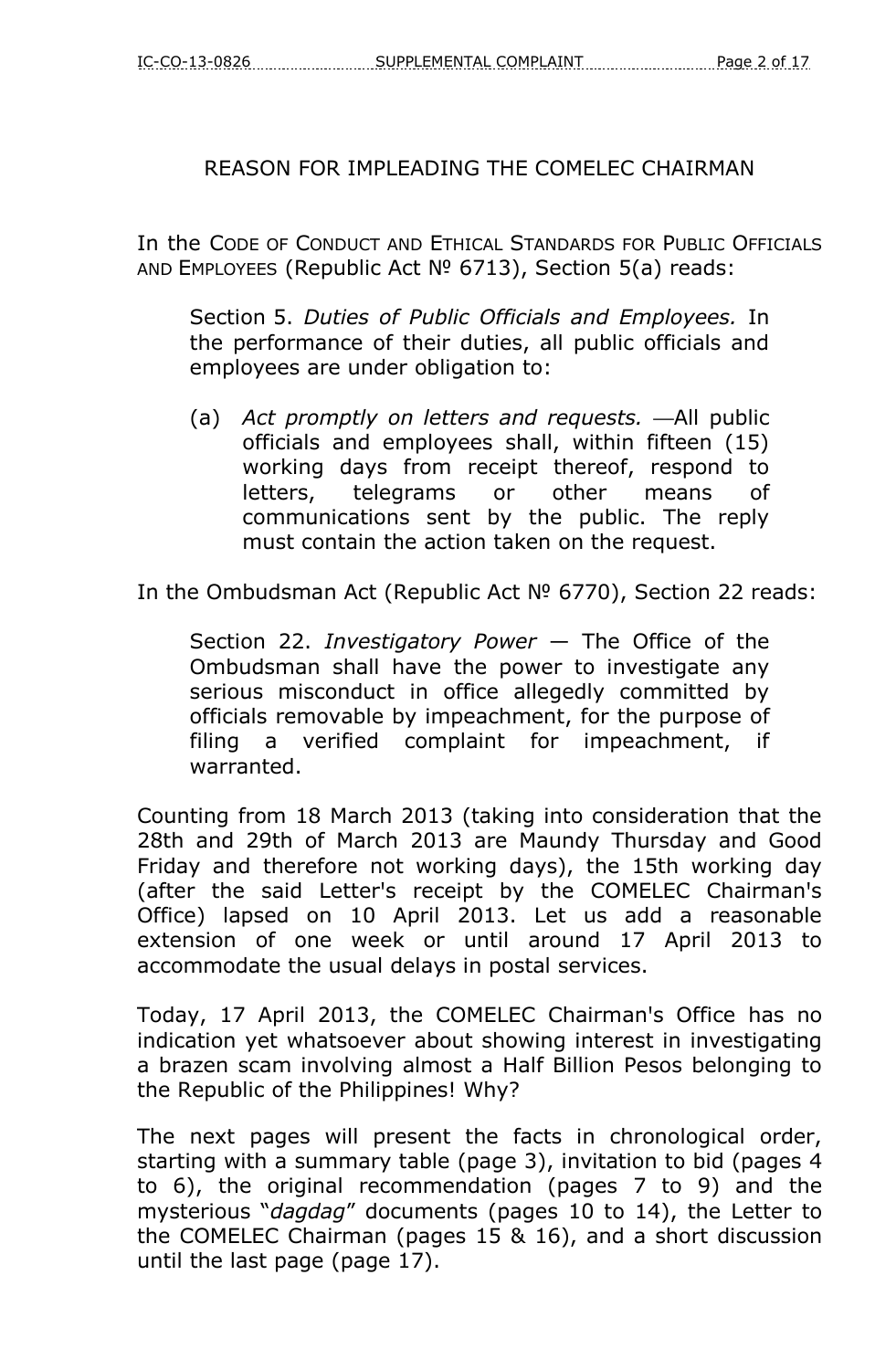| <b>COMPLAINANTS</b> |                            | <b>ADDRESS</b>                            |  |
|---------------------|----------------------------|-------------------------------------------|--|
|                     | Perfecto "Bambi" M. Santos | KAAGAPAY NG BAYAN                         |  |
|                     |                            | 2587 Espiritu corner Pablo Ocampo Streets |  |
|                     |                            | Santa Ana, Manila                         |  |
|                     |                            | pbms 1952@yahoo.com                       |  |
| $\mathcal{P}$       | Dante LA Jimenez           | Unit 601 Pacific Corporate Center         |  |
|                     |                            | 131 West Avenue, Quezon City              |  |
|                     |                            | dlajimenez.mgnt@unlad.ph                  |  |
| 3                   | Gregorio T. Fabros         | 31 Dao Street, Mapayapa Village           |  |
|                     |                            | Barangay Pasong Tamo, Quezon City         |  |
|                     |                            | gregfabros@yahoo.com                      |  |
|                     | Melchor G. Magdamo         | 54 Sarimanok Street                       |  |
| 4                   |                            | Mira Nila Homes 1107 Quezon City          |  |
|                     |                            | attymelchormagdamo@gmail.com              |  |
|                     |                            |                                           |  |

| <b>RESPONDENTS</b> |                                 | <b>POSITION</b>                                                           | <b>ADDRESS</b>                                                                         |
|--------------------|---------------------------------|---------------------------------------------------------------------------|----------------------------------------------------------------------------------------|
| $\mathbf{1}$       | <b>Sixto Serrano Brillantes</b> | <b>COMELEC</b><br><b>CHAIRMAN</b>                                         | Commission on Elections<br>(COMELEC)<br>Palacio Del Gobernador<br>Intramuros<br>Manila |
| 2                  | Alberto D. Lina                 | <b>AIR21</b><br>Chairman                                                  | AIR <sub>21</sub><br>3F Cargohaus Building                                             |
| 3                  | Sean E. Pestaño                 | <b>AIR21</b><br>Representative                                            | <b>NAIA Complex</b><br>Old MIA Road<br>Paranaque City                                  |
| 4                  | Helen G. Aguila Flores          | Special<br><b>Bids &amp; Awards</b><br>Committee<br>(SBAC)<br>Chairperson | <b>COMELEC</b><br>Palacio Del Gobernador                                               |
| 5                  | Jubil S. Surmieda               | <b>SBAC</b><br>Vice Chairman                                              | Intramuros<br>Manila                                                                   |
| 6                  | Divina E. Blas Perez            | SBAC member                                                               |                                                                                        |
| $\overline{7}$     | Erna T. Malinao                 | <b>SBAC</b> member                                                        |                                                                                        |
| 8                  | John Rex C. Laudiengco          | SBAC member                                                               |                                                                                        |
|                    |                                 |                                                                           |                                                                                        |

| <b>RESPONDENTS</b> |                                 | <b>CHARGES</b>                                                                                                  |  |
|--------------------|---------------------------------|-----------------------------------------------------------------------------------------------------------------|--|
|                    | <b>Sixto Serrano Brillantes</b> | Republic Act Nº 6713 Section 5(a)                                                                               |  |
|                    |                                 | Republic Act Nº 6770 Section 22                                                                                 |  |
| $\mathcal{L}$      | Alberto D. Lina                 | Anti Graft & Corrupt Practices Act                                                                              |  |
| 3                  | Sean E. Pestaño                 | Republic Act № 3019 Section 4(b)                                                                                |  |
| 4                  | Helen G. Aguila Flores          | Republic Act № 3019 Section 3(e)<br>" causing undue injury to government "                                      |  |
| 5.                 | Jubil S. Surmieda               | " giving private party unwarranted benefits "<br>Republic Act № 3019 Section 3(g)                               |  |
| 6                  | Divina E. Blas Perez            | " grossly disadvantageous "<br>UNIFORM RULES ON ADMINISTRATIVE CASES (URAC)<br>URAC Section 52.A.1 = Dishonesty |  |
| 7                  | Erna T. Malinao                 | URAC Section $52.A.2$ = Neglect of Duty                                                                         |  |
| 8                  | John Rex C. Laudiengco          |                                                                                                                 |  |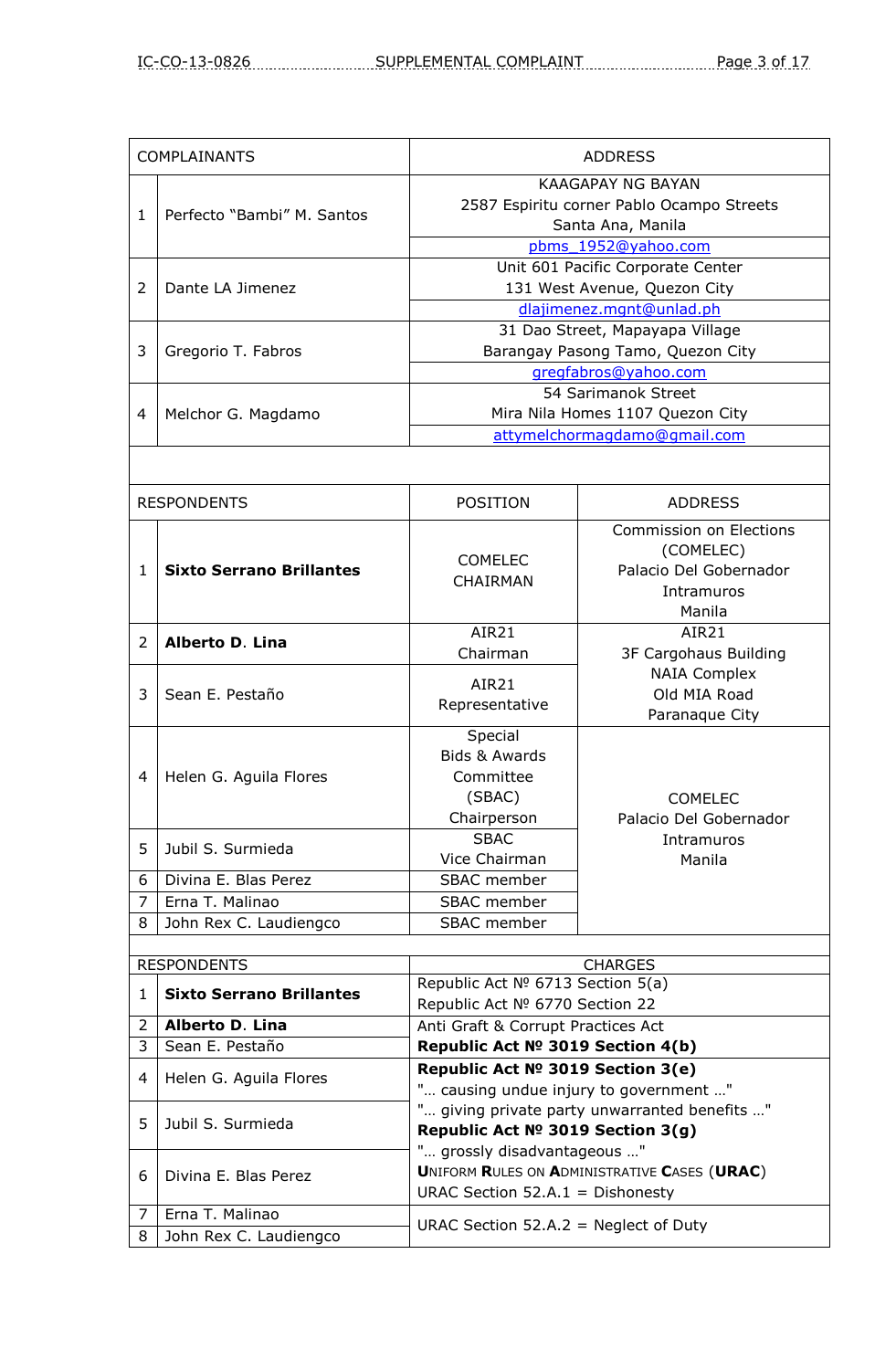

### Special Bids and Awards Committee

Invitation to Bid

Deployment of AUTOMATED ELECTION SYSTEM (AES) Equipment and Paraphernalia

(Regions IX, X, XI, XII, CARAGA and ARMM)

Reference № SBAC 009D – 2012

Date: 29 November 2012

The **COMMISSION ON ELECTIONS (COMELEC)**, through its **SPECIAL BIDS AND AWARDS COMMITTEE (SBAC)**, invites interested bidders to apply for eligibility and to bid for the hereunder one (1) Lot with the **APPROVED BUDGET FOR THE CONTRACT (ABC) of SEVEN HUNDRED FORTY EIGHT MILLION TWO HUNDRED TWENTY ONE THOUSAND EIGHT HUNDRED TWENTY FOUR PESOS AND 18/100 PESOS (PHP 748,221,824.18), inclusive of all taxes, such as, but not limited to, VALUE ADDED TAX (VAT), income tax, local taxes, and other fiscal levies** intended for the **DEPLOYMENT OF AUTOMATED ELECTION SYSTEM (AES) EQUIPMENT AND PARAPHERNALIA (Regions IX, X, XI, XII, CARAGA and ARMM) (Reference № SBAC 009D – 2012)** for the May 13, 2013 National and Local Elections. Bids received in excess of the ABC shall be automatically rejected at bid opening. Bidders should have completed, within **SEVEN (7) years** from the date of submission and receipt of bids, a contract similar to the Project. The description of an eligible bidder is contained in the Bidding Documents, particularly, in Section II - INSTRUCTIONS TO BIDDERS (ITB). Bidding will be conducted through open competitive bidding procedures using a non-discretionary "pass/fail" criterion as specified in the IMPLEMENTING RULES AND REGULATIONS (IRR) of [Republic Act \(RA\)](http://www.comelec.gov.ph/?r=laws/RepublicActs/RA9184TOC) Nº 9184, otherwise known as the Government Procurement Reform Act. Bidding is restricted to Filipino citizens, sole proprietorships, partnerships, or organizations with at least sixty percent (60%) interest or outstanding capital stock belonging to citizens of the Philippines, and to citizens or organizations of a country the laws or regulations of which grant similar rights or privileges to Filipino citizens, pursuant to [RA 5183](http://www.comelec.gov.ph/?r=laws/RepublicActs/RA5183) and subject to Commonwealth Act Nº 138. Interested bidders may obtain further information from SBAC Secretariat Office, **COMELEC**, and inspect the Bidding Documents at the address given below during 8:00 AM to 5:00 PM, Monday to Friday. A complete set of Bidding Documents may be purchased by interested Bidders on **November 29, 2012 (before the deadline of the submission of bids),** weekdays only from **8:00 AM to 5:00 PM** from the address below and upon payment of a nonrefundable fee for the Bidding Documents in the amount of **Fifty Thousand Pesos (PHP 50,000.00).** It may also be downloaded free of charge from the website of the PHILIPPINE GOVERNMENT ELECTRONIC PROCUREMENT SYSTEM (PhilGEPS) and the website of the Procuring Entity at "www.comelec.gov.ph"*,* provided that Bidders who wish to submit their bids shall pay the nonrefundable fee not later than the date of submission of bids.

*SBAC SECRETARIAT OFFICE Commission on Elections 7th Floor, Palacio del Gobernador Building, General Luna corner Postigo Streets, Intramuros, Manila [sbac@comelec.gov.ph](mailto:sbac@comelec.gov.ph) [comelecsbac@gmail.com](mailto:comelecsbac@gmail.com) [www.comelec.gov.ph](http://www.comelec.gov.ph/)*

The COMELEC will hold a **Pre-Bid Conference on December 7, 2012** at 10:00 AM at the **Project Management Office Ground Floor, Palacio del Gobernador Building, General Luna corner Postigo Streets, Intramuros, Manila,** which shall be open only to all interested parties who have purchased the Bidding Documents. **Submission of Bids** shall be on **January 04, 2013 on or before 09:00 AM at the SBAC Secretariat Office**, 7th Floor **Palacio del Gobernador Building, General Luna corner Postigo Streets, Intramuros, Manila**. **Opening of Bids** shall be on the same day **January 04, 2013 at 10:00 AM at the Bureau of the Treasury Convention Hall**, 3rd Floor, **Palacio del Gobernador Building, General Luna corner Postigo Streets, Intramuros, Manila**. Bids will be opened in the presence of the Bidders' representatives who choose to attend at the address above. All Bids must be accompanied by a bid security in any of the acceptable forms and in the amount stated in ITB Clause 18. Late bids shall not be accepted.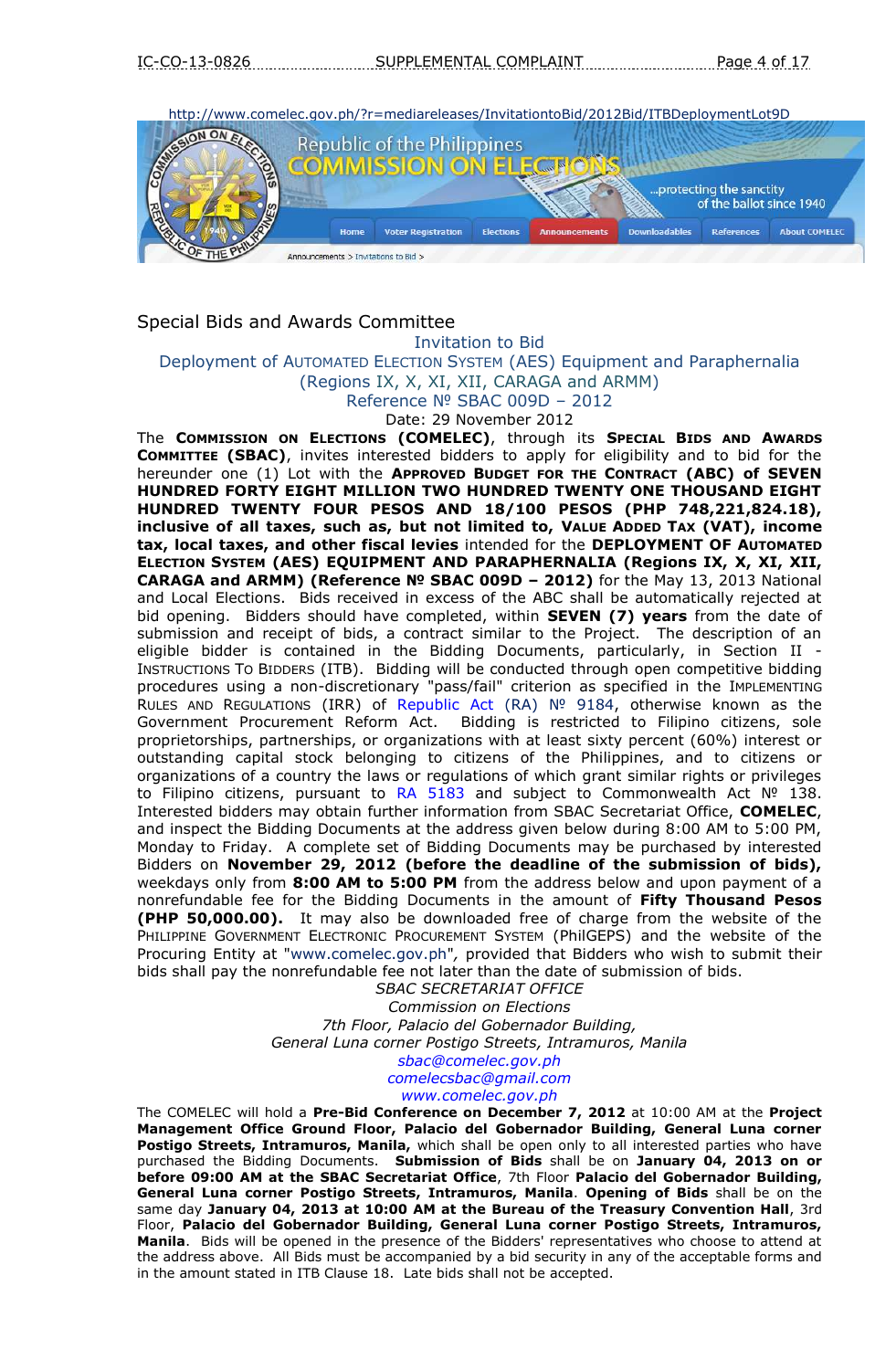#### Invitation to Bid Page 1

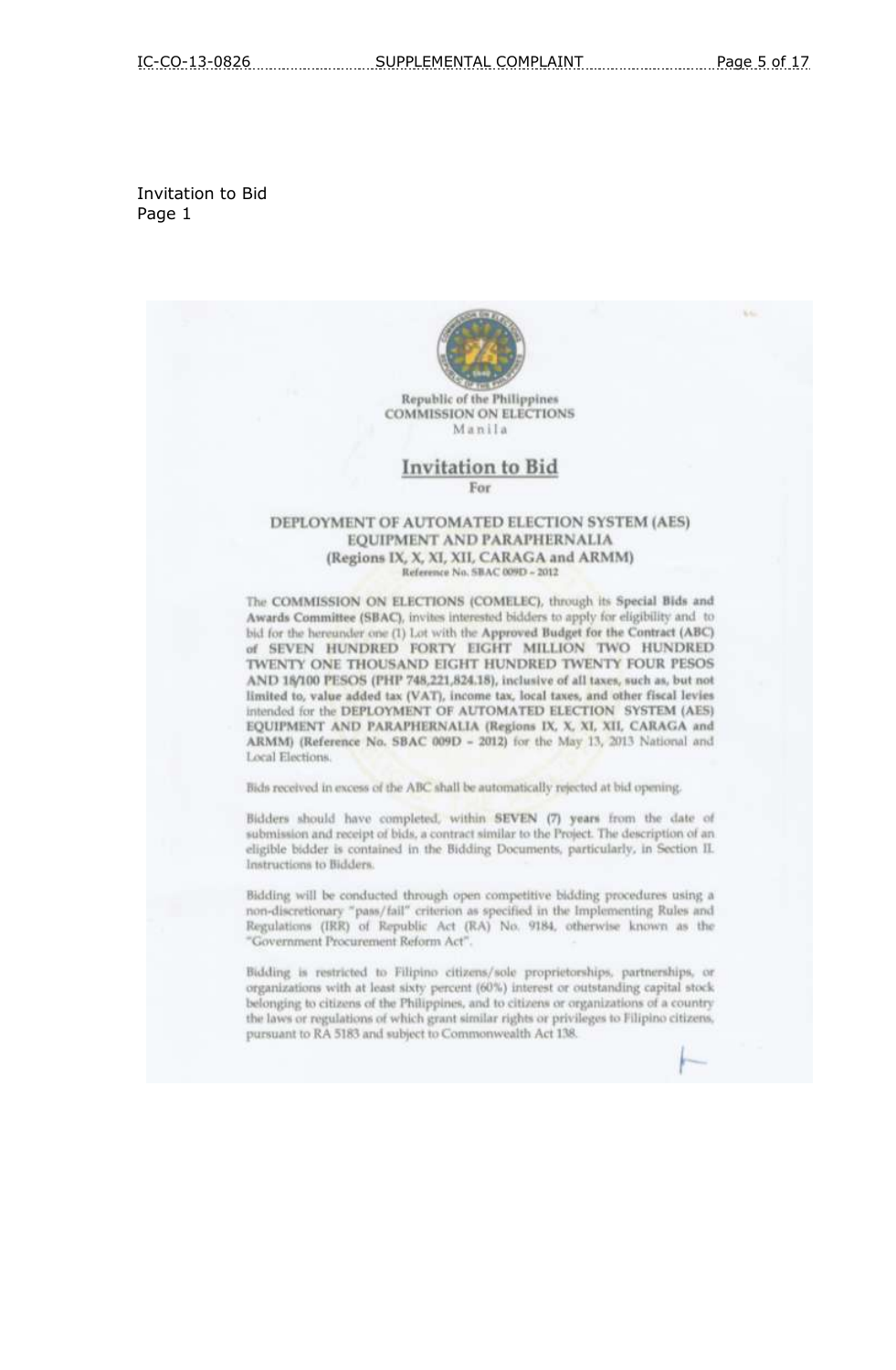### Invitation to Bid Page 2

| INVISION SO DIGI<br>Page 2                                                                                                                                                                                                                                                                                                                                                                                                                                                                                                                                                                                                                                                                              |
|---------------------------------------------------------------------------------------------------------------------------------------------------------------------------------------------------------------------------------------------------------------------------------------------------------------------------------------------------------------------------------------------------------------------------------------------------------------------------------------------------------------------------------------------------------------------------------------------------------------------------------------------------------------------------------------------------------|
| Interested bidders may obtain further information from SBAC Secretariat Office,<br>Commission on Elections, and inspect the Bidding Documents at the address given<br>below during. 8:00 am to 5:00 pm, Monday to Friday.                                                                                                                                                                                                                                                                                                                                                                                                                                                                               |
| A complete set of Bidding Documents may be purchased by interested Bidders on<br>November 29, 2012 (before the deadline of the submission of bids), weekdays only<br>from 8:00 AM to 5:00 PM from the address below and upon payment of a<br>nonrefundable fee for the Bidding Documents in the amount of Seventy Five<br>Thousand Pesos (Php 75,000.00). It may also be downloaded free of charge from the<br>website of the Philippine Government Electronic Procurement System (PhilGEPS)<br>and the website of the Procuring Entity at www.comelec.gov.ph, provided that<br>Bidders who wish to submit their bids shall pay the nonrefundable fee not later than<br>the date of submission of bids. |
| <b>SBAC SECRETARIAT OFFICE</b>                                                                                                                                                                                                                                                                                                                                                                                                                                                                                                                                                                                                                                                                          |
| <b>Commission on Elections</b>                                                                                                                                                                                                                                                                                                                                                                                                                                                                                                                                                                                                                                                                          |
| 7 <sup>th</sup> Floor, Palacio del Gobernador Bldg.,                                                                                                                                                                                                                                                                                                                                                                                                                                                                                                                                                                                                                                                    |
| Gral. Luna cor. Postigo Sts., Intramuros, Manila                                                                                                                                                                                                                                                                                                                                                                                                                                                                                                                                                                                                                                                        |
| E-mail Address: sbac@comelec.gov.ph / comelecsbac@gmail.com                                                                                                                                                                                                                                                                                                                                                                                                                                                                                                                                                                                                                                             |
| www.complec.gov.ph                                                                                                                                                                                                                                                                                                                                                                                                                                                                                                                                                                                                                                                                                      |
| The COMELEC will hold a Pre-Bid Conference on December 7, 2012 at 10:00 am at<br>the Project Management Office Ground Floor, Palacio del Gobernador Bldg.,<br>Gral. Luna cor. Postigo Sts., Intramuros, Manila, which shall be open only to all<br>interested parties who have purchased the Bidding Documents.                                                                                                                                                                                                                                                                                                                                                                                         |
| Submission of Bids shall be on January 04, 2013 on or before 09:00 am at the SBAC<br>Secretariat Office, 7 <sup>th</sup> Floor Palacio del Gobernador Bldg., Gral. Luna cor. Postigo<br>Sts., Intramuros, Manila. Opening of Bids shall be on the same day January 04, 2013<br>at 10:00 am at the Bureau of the Treasury Convention Hall, 3rd Floor, Palacio del<br>Gobernador Bldg., Gral, Luna cor. Postigo Sts., Intramuros, Manila.                                                                                                                                                                                                                                                                 |
| Bids will be opened in the presence of the Bidders' representatives who choose to<br>attend at the address above. All Bids must be accompanied by a bid security in any<br>of the acceptable forms and in the amount stated in ITB Clause 18. Late bids shall not                                                                                                                                                                                                                                                                                                                                                                                                                                       |
| be accepted.                                                                                                                                                                                                                                                                                                                                                                                                                                                                                                                                                                                                                                                                                            |
| The COMELEC reserves the right to accept or reject any bid, to annul the bidding<br>process, and to reject all bids at any time prior to contract award, without thereby<br>incurring any liability to the affected bidder or bidders.                                                                                                                                                                                                                                                                                                                                                                                                                                                                  |
|                                                                                                                                                                                                                                                                                                                                                                                                                                                                                                                                                                                                                                                                                                         |
|                                                                                                                                                                                                                                                                                                                                                                                                                                                                                                                                                                                                                                                                                                         |
| <b>AGUILA-FLORES</b><br><b>HELENIG</b>                                                                                                                                                                                                                                                                                                                                                                                                                                                                                                                                                                                                                                                                  |
| <b>SBAC</b> Chairperson                                                                                                                                                                                                                                                                                                                                                                                                                                                                                                                                                                                                                                                                                 |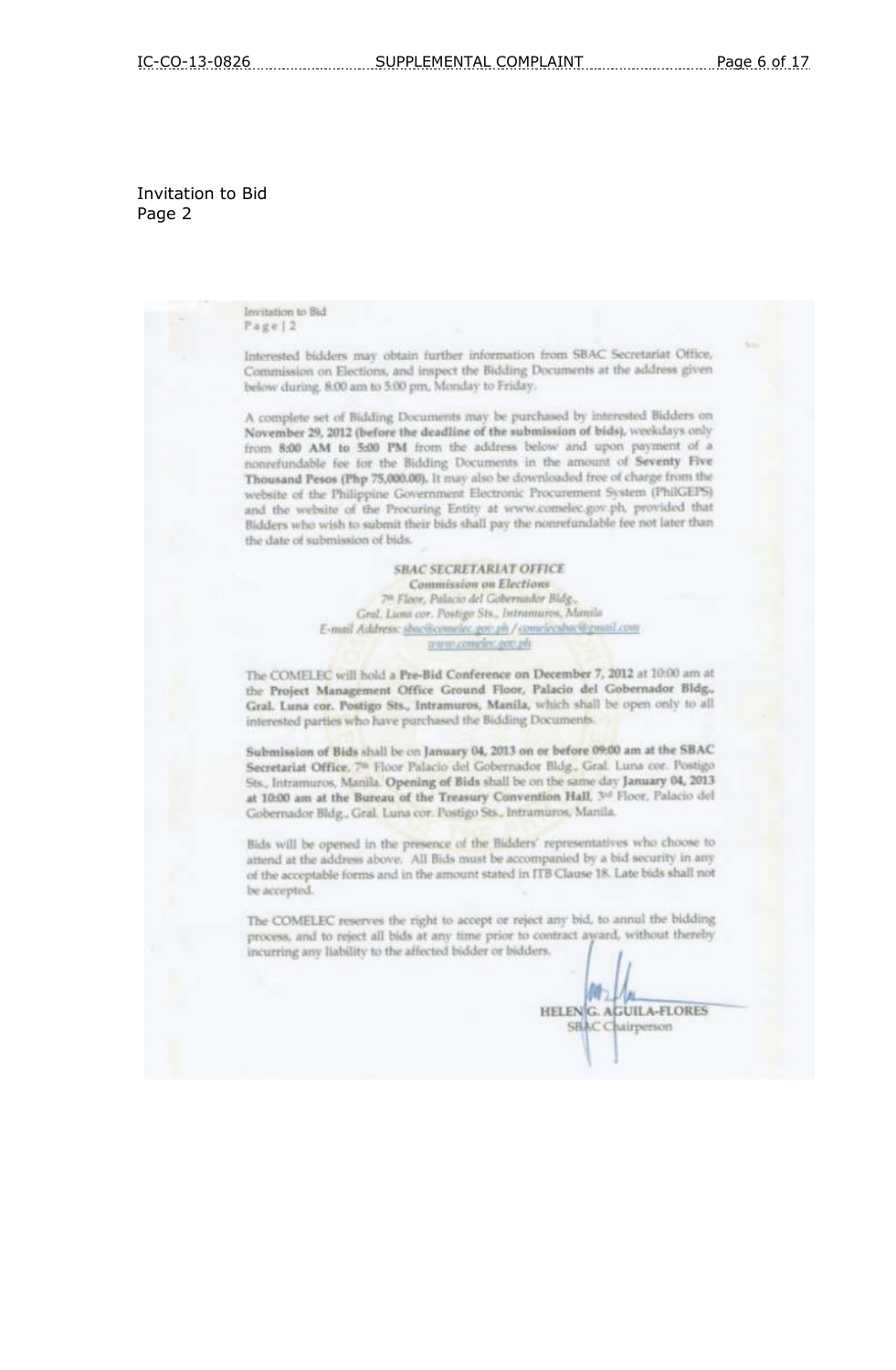SBAC Resolution № 14 Page 1 Date: 14 February 2013 Price: **302**.19586256 **Million Pesos** Signatories: SBAC Chair **Helen G**. **Aguila Flores** SBAC Vice Chair **Jubil S**. **Surmieda** SBAC member **Divina E**. **Blas Perez** SBAC member **Erna T**. **Malinao**



\_\_\_\_\_\_\_\_\_\_\_\_\_\_\_\_\_\_\_\_\_\_\_\_\_\_\_\_\_\_\_\_\_\_\_\_\_\_\_\_\_\_\_\_\_\_\_\_\_\_\_\_\_\_\_\_\_\_\_\_\_\_\_\_\_\_

Republic of the Philippines **COMMISSION ON ELECTIONS** Manila

### *SPECIAL BIDS AND AWARDS COMMITTEE*

### *Resolution No. 14*

#### **LOT 9D – Deployment of Automated Election System (AES) Equipment and Paraphernalia for Regions IX, X, XI, XII, CARAGA and ARMM (Reference No. SBAC 009D-2012)**

 $\_$  , and the set of the set of the set of the set of the set of the set of the set of the set of the set of the set of the set of the set of the set of the set of the set of the set of the set of the set of the set of th

After Post-Qualification Evaluation made by the **Technical Working Group (TWG)** as directed in SBAC Resolution No. 4, dated January 10, 2013, and pursuant to Rule X of the Revised Implementing Rules and Regulations of R. A. 9184, the **Special Bids and Awards Committee** (**SBAC**) hereby **APPROVES** the February 6, 2013 recommendation of the **TWG**, a copy of which is hereto attached and made an integral part hereof, and accordingly **DECLARES** the **AIRFREIGHT 2100**, **INC**., to have submitted the **LOWEST CALCULATED RESPONSIVE BID** (**LCRB**) for the *Deployment of Automated Election System (AES) Equipment and Paraphernalia for Regions IX, X, XI, XII, CARAGA and ARMM (Reference No. SBAC 009D-2012)*, to wit:

| <b>LOT</b>                                                                                                                                         | BIDDER WITH THE<br><b>LOWEST CALCULATED</b><br><b>RESPONSIVE BID (LCRB)</b> | <b>TOTAL BID</b><br>PRICE |
|----------------------------------------------------------------------------------------------------------------------------------------------------|-----------------------------------------------------------------------------|---------------------------|
| LOT 9D-Deployment of<br><b>Automated Election System</b><br>(AES) Equipment and<br>Paraphernalia for Regions<br>IX, X, XI, XII, CARAGA and<br>ARMM | AIRFREIGHT 2100, INC.                                                       | Php 302,195,862.56        |

For **LOT 9D** (Deployment of **A**utomated **E**lection **S**ystem (**AES**) Equipment and Paraphernalia for Regions IX, X, XI, XII, CARAGA and ARMM), the eligibility documents of subject bidder had been validated and verified, and its compliance with the legal, financial and technical requirements of the bid had been ascertained. Please see attached Post-Qualification sheet for **AIRFREIGHT 2100, INC.,** (Annex "C", with attachments).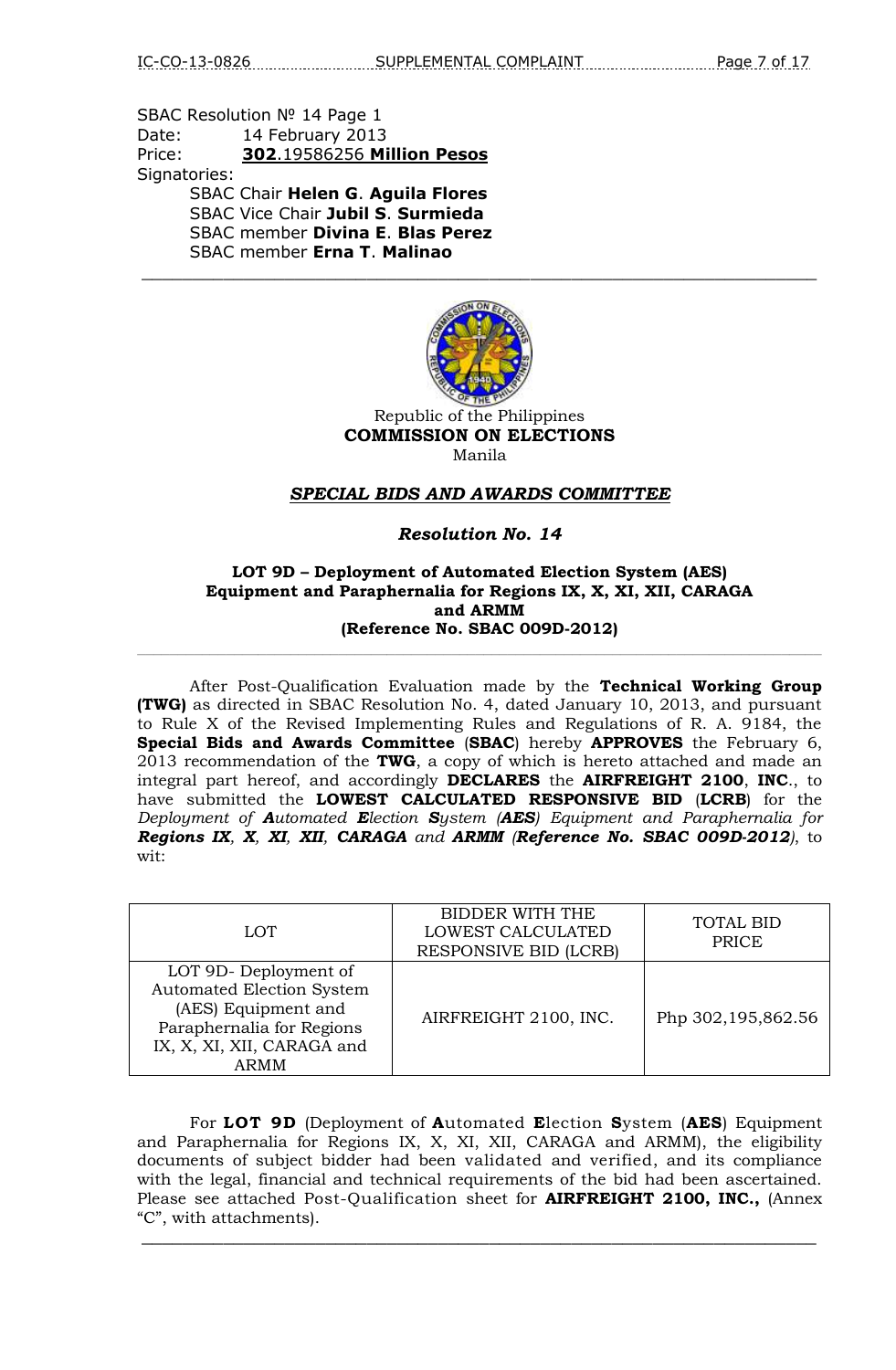SBAC Resolution № 14 Page 2 Date: 14 February 2013 Price: **302**.19586256 **Million Pesos** Signatories: SBAC Chair **Helen G**. **Aguila Flores** SBAC Vice Chair **Jubil S**. **Surmieda** SBAC member **Divina E**. **Blas Perez** SBAC member **Erna T**. **Malinao**

IN VIEW THEREOF, this SBAC respectfully recommend as follows:

1. That the **AIRFREIGHT 2100**, INC., be declared the Bidder with the **LOWEST CALCULATED RESPONSIVE BID** for the Deployment of Automated Election System (AES) Equipment and Paraphernalia for Regions IX, X, XI, XII, CARAGA and ARMM;

\_\_\_\_\_\_\_\_\_\_\_\_\_\_\_\_\_\_\_\_\_\_\_\_\_\_\_\_\_\_\_\_\_\_\_\_\_\_\_\_\_\_\_\_\_\_\_\_\_\_\_\_\_\_\_\_\_\_\_\_\_\_\_\_\_\_

- 2. That the Notice of Award for the Contract in the total amount of **Three Hundred Two Million One Hundred Ninety-Five Thousand Eight Hundred Sixty-Two** Pesos and Fifty-Six Centavos (Php 302,195,862.56) be correspondingly issued;
- 3. That the said Bidder be required to post its respective performance security in an amount equal to a percentage of the total contract price in accordance with the following schedule:

|    | Form of Performance Security                                                                                                                                                                                           | Amount of Performance<br>Security<br>(Equal to Percentage of the<br><b>Total Contract Price)</b> |
|----|------------------------------------------------------------------------------------------------------------------------------------------------------------------------------------------------------------------------|--------------------------------------------------------------------------------------------------|
| a) | Cash, cashier's/manager's check,<br>bank draft / guarantee confirmed by<br>a Universal or Commercial Bank                                                                                                              |                                                                                                  |
| b) | Irrevocable letter or credit issued by a<br>Universal or Commercial Bank;<br>Provided, however, that it shall be<br>confirmed or authenticated by<br>a<br>Universal or Commercial Bank, if<br>issued by a foreign bank | Five percent (5%)                                                                                |
| C) | Surety bond callable upon demand<br>issued by a surety or insurance<br>company duly certified by the<br>Insurance Commission as authorized<br>to issue such security                                                   | Thirty percent (30%)                                                                             |
| d) | Any combination of the foregoing                                                                                                                                                                                       | Proportionate to share<br>0f<br>form with respect to total<br>amount of security                 |

4. That the Honorable **Sixto S**. **Brillantes**, Jr. be authorized to sign the Notice of Award, Contract/Purchase Order and Notice to Proceed in behalf of the Commission on Elections.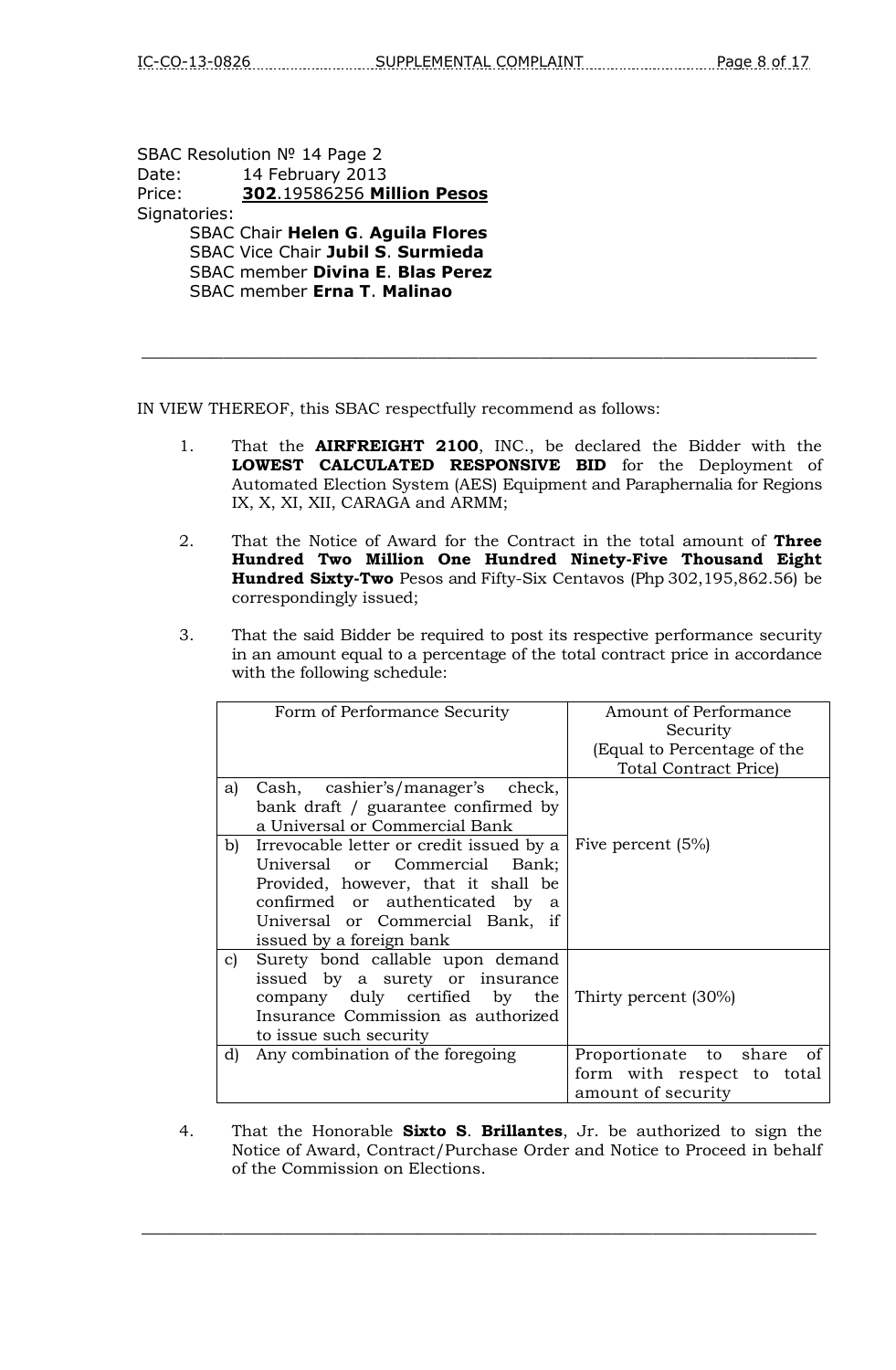SBAC Resolution № 14 Page 3 Date: 14 February 2013 Price: **302**.19586256 **Million Pesos** Signatories: SBAC Chair **Helen G**. **Aguila Flores** SBAC Vice Chair **Jubil S**. **Surmieda** SBAC member **Divina E**. **Blas Perez** SBAC member **Erna T**. **Malinao**

The SBAC Secretariat is hereby directed to furnish **AIRFREIGHT 2100**, **INC**., and other bidders, copy of this Resolution.

 $\_$  , and the set of the set of the set of the set of the set of the set of the set of the set of the set of the set of the set of the set of the set of the set of the set of the set of the set of the set of the set of th

#### **SO ORDERED**.

**February 14**, **2013**. HELEN G. AGUILA-FLORES Chairman  $\mathcal{L}$  .  $\mathcal{N}_{\mathcal{A}}$  . algorithment with any DIVINA E. BLAS-PEREZ **JUBIL S. SURMIEDA** Third Member Vice-Chairman

 $\_$  , and the set of the set of the set of the set of the set of the set of the set of the set of the set of the set of the set of the set of the set of the set of the set of the set of the set of the set of the set of th

 $\lambda$ 

ERNA T. MALINAO Member

JOHN REX C. LAUDIANGCO Member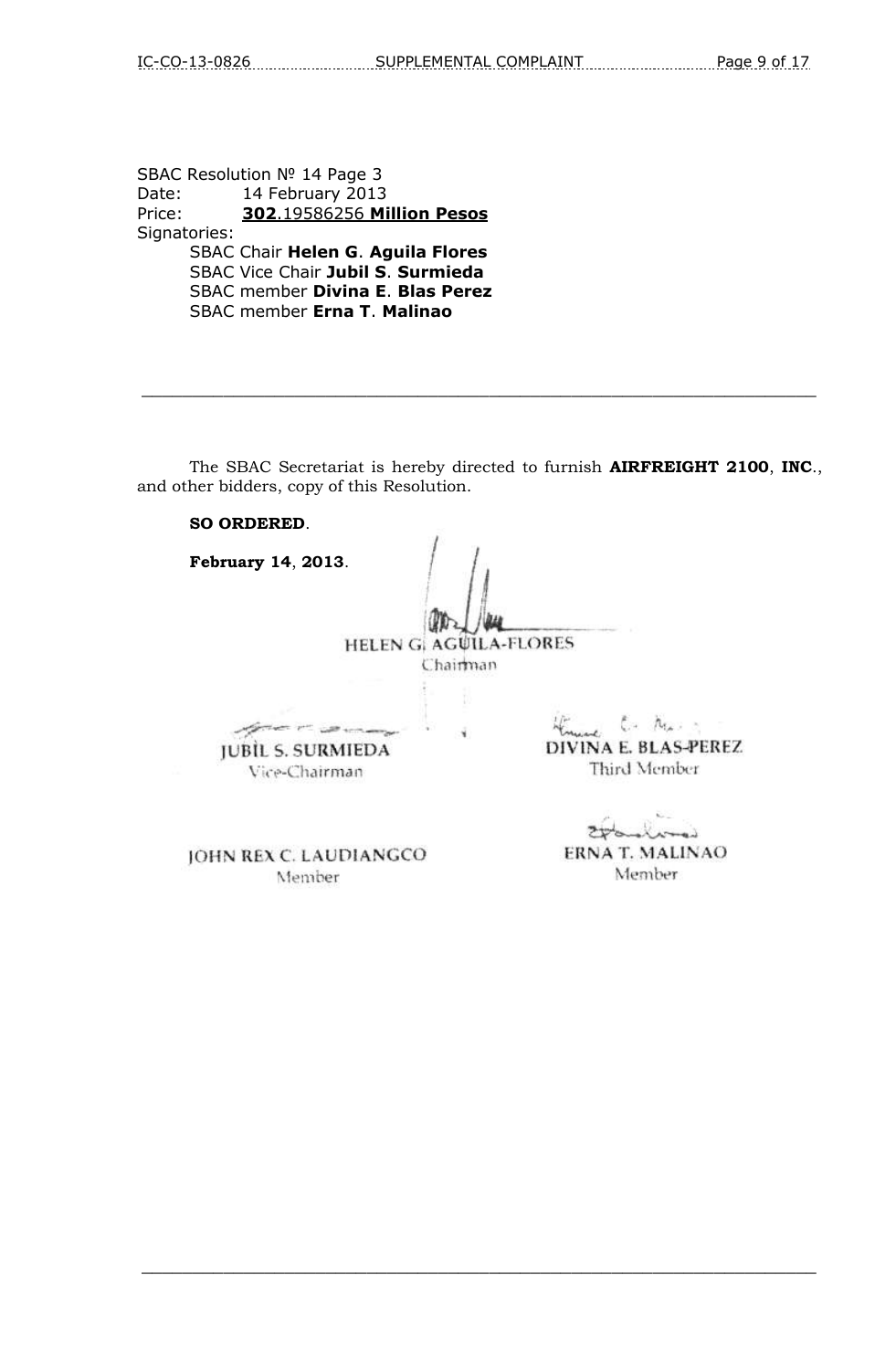SBAC Resolution № 14 Page 1 Date: 23 February 2013 Price: **490**.08128496 **Million Pesos** Signatories: SBAC Chair **Helen G**. **Aguila Flores** SBAC Vice Chair **Jubil S**. **Surmieda** SBAC member **Divina E**. **Blas Perez No signature**: SBAC member **Erna T**. **Malinao No signature**: SBAC member **John Rex C**. **Laudiangco**



Republic of the Philippines **COMMISSION ON ELECTIONS** Manila

#### *SPECIAL BIDS AND AWARDS COMMITTEE*

#### *Resolution No. 14*

#### **LOT 9D – Deployment of Automated Election System (AES) Equipment and Paraphernalia for Regions IX, X, XI, XII, CARAGA and ARMM (Reference No. SBAC 009D-2012)**

\_\_\_\_\_\_\_\_\_\_\_\_\_\_\_\_\_\_\_\_\_\_\_\_\_\_\_\_\_\_\_\_\_\_\_\_\_\_\_\_\_\_\_\_\_\_\_\_\_\_\_\_\_\_\_\_\_\_\_\_\_\_\_\_\_\_\_\_\_\_\_\_\_\_\_\_\_\_\_\_\_\_\_\_\_

After Post-Qualification Evaluation made by the **Technical Working Group (TWG)** as directed in SBAC Resolution No. 4, dated January 10, 2013, and pursuant to Rule X of the Revised Implementing Rules and Regulations of R. A. 9184, the **Special Bids and Awards Committee** (**SBAC**) hereby **APPROVES** the February 6, 2013 recommendation of the **TWG**, a copy of which is hereto attached and made an integral part hereof, and accordingly **DECLARES** the **AIRFREIGHT 2100**, **INC**., to have submitted the **LOWEST CALCULATED RESPONSIVE BID** (**LCRB**) for the *Deployment of Automated Election System (AES) Equipment and Paraphernalia for Regions IX, X, XI, XII, CARAGA and ARMM (Reference No. SBAC 009D-2012)*, to wit:

| <b>LOT</b>                                                                                                                                         | <b>BIDDER WITH THE</b><br>LOWEST CALCULATED<br><b>RESPONSIVE BID (LCRB)</b> | <b>TOTAL BID</b><br>PRICE |
|----------------------------------------------------------------------------------------------------------------------------------------------------|-----------------------------------------------------------------------------|---------------------------|
| LOT 9D-Deployment of<br><b>Automated Election System</b><br>(AES) Equipment and<br>Paraphernalia for Regions<br>IX, X, XI, XII, CARAGA and<br>ARMM | AIRFREIGHT 2100, INC.                                                       | Php 409,081,284.96        |

For **LOT 9D** (Deployment of **A**utomated **E**lection **S**ystem (**AES**) Equipment and Paraphernalia for Regions IX, X, XI, XII, CARAGA and ARMM), the eligibility documents of subject bidder had been validated and verified, and its compliance with the legal, financial and technical requirements of the bid had been ascertained. Please see attached Post-Qualification sheet for **AIRFREIGHT 2100, INC.,** (Annex "C", with attachments).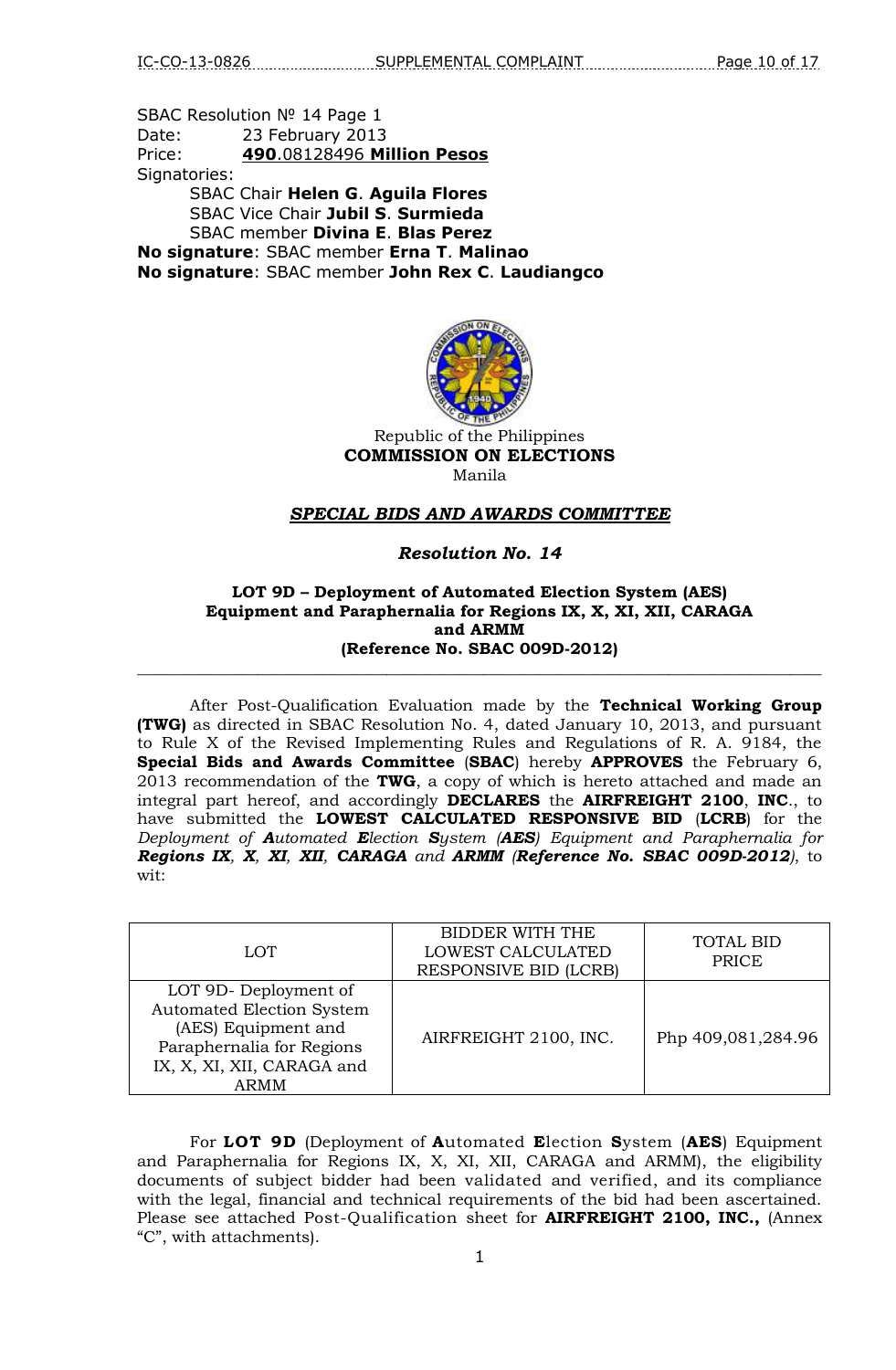SBAC Resolution № 14 Page 2 Date: 23 February 2013 Price: **490**.08128496 **Million Pesos** Signatories: SBAC Chair **Helen G**. **Aguila Flores** SBAC Vice Chair **Jubil S**. **Surmieda** SBAC member **Divina E**. **Blas Perez No signature**: SBAC member **Erna T**. **Malinao No signature**: SBAC member **John Rex C**. **Laudiangco**

IN VIEW THEREOF, this SBAC respectfully recommend as follows:

1. That the **AIRFREIGHT 2100**, INC., be declared the Bidder with the **LOWEST CALCULATED RESPONSIVE BID** for the Deployment of Automated Election System (AES) Equipment and Paraphernalia for Regions IX, X, XI, XII, CARAGA and ARMM;

 $\_$  , and the set of the set of the set of the set of the set of the set of the set of the set of the set of the set of the set of the set of the set of the set of the set of the set of the set of the set of the set of th

- 2. That the Notice of Award for the Contract in the total amount of **Four Hundred Ninety Million Eighty One Thousand Two Hundred Eighty Four Pesos and Ninety Six Centavos** (**Php 490**,**081**,**284.96**) be correspondingly issued;
- 3. That the said Bidder be required to post its respective performance security in an amount equal to a percentage of the total contract price in accordance with the following schedule:

|    | Form of Performance Security                                                                                                                                                                                           | Amount of Performance<br>Security<br>(Equal to Percentage of the<br><b>Total Contract Price)</b> |
|----|------------------------------------------------------------------------------------------------------------------------------------------------------------------------------------------------------------------------|--------------------------------------------------------------------------------------------------|
| a) | Cash, cashier's/manager's check,<br>bank draft / guarantee confirmed by<br>a Universal or Commercial Bank                                                                                                              |                                                                                                  |
| b) | Irrevocable letter or credit issued by a<br>Universal or Commercial Bank;<br>Provided, however, that it shall be<br>confirmed or authenticated by<br>a<br>Universal or Commercial Bank, if<br>issued by a foreign bank | Five percent (5%)                                                                                |
| C) | Surety bond callable upon demand<br>issued by a surety or insurance<br>company duly certified by the<br>Insurance Commission as authorized<br>to issue such security                                                   | Thirty percent (30%)                                                                             |
| d) | Any combination of the foregoing                                                                                                                                                                                       | Proportionate to share<br>of<br>form with respect to total<br>amount of security                 |

4. That the Honorable **Sixto S**. **Brillantes**, Jr. be authorized to sign the Notice of Award, Contract/Purchase Order and Notice to Proceed in behalf of the Commission on Elections.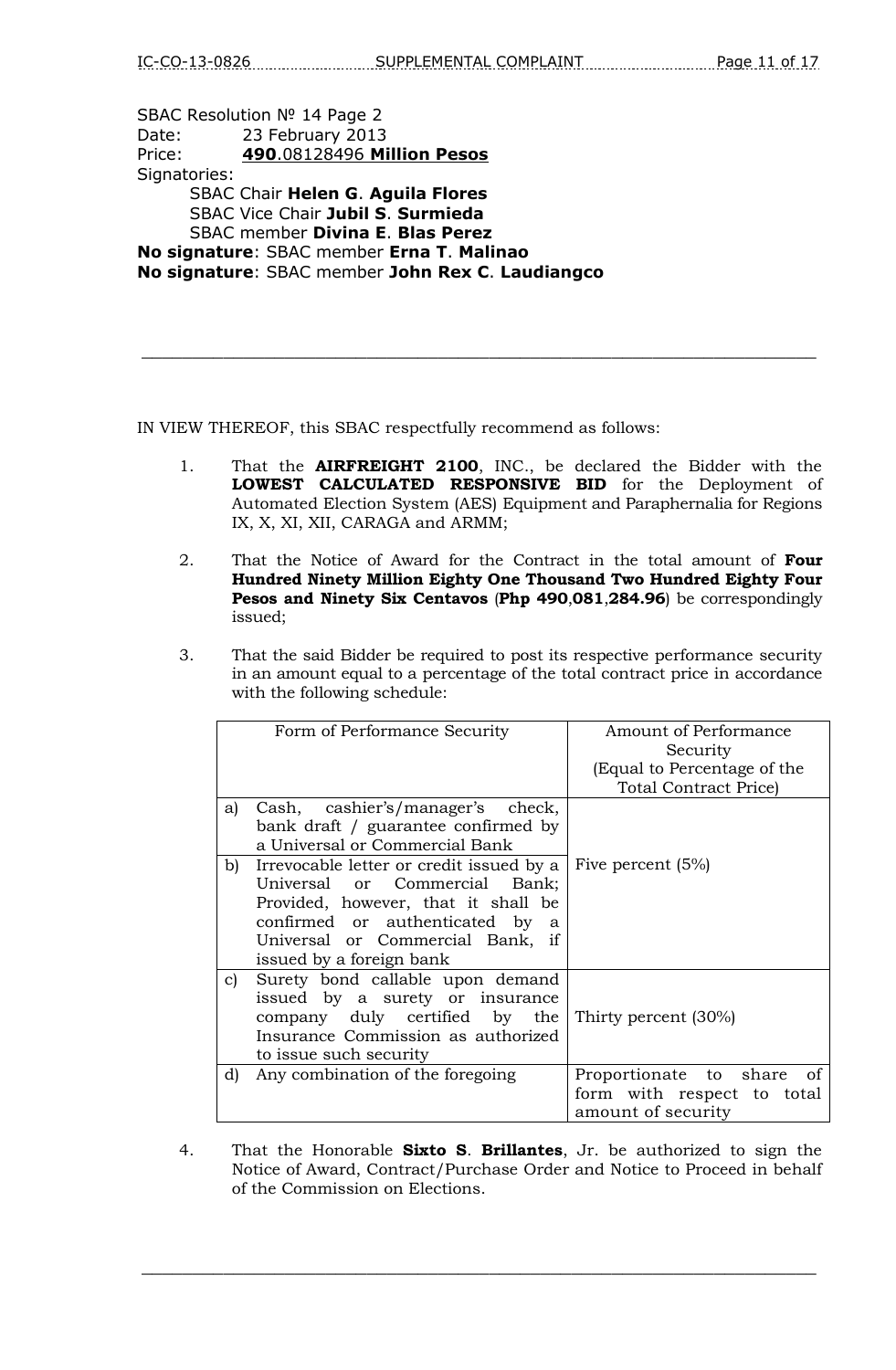SBAC Resolution № 14 Page 3 Date: 23 February 2013 Price: **490**.08128496 **Million Pesos** Signatories: SBAC Chair **Helen G**. **Aguila Flores** SBAC Vice Chair **Jubil S**. **Surmieda** SBAC member **Divina E**. **Blas Perez No signature**: SBAC member **Erna T**. **Malinao No signature**: SBAC member **John Rex C**. **Laudiangco**

The SBAC Secretariat is hereby directed to furnish **AIRFREIGHT 2100**, **INC**., and other bidders, copy of this Resolution.

 $\_$  , and the set of the set of the set of the set of the set of the set of the set of the set of the set of the set of the set of the set of the set of the set of the set of the set of the set of the set of the set of th

| <b>SO ORDERED.</b>                                     |                                   |
|--------------------------------------------------------|-----------------------------------|
| February 23, 2013.                                     |                                   |
| <b>HELEN G. AGUILA-FLORES</b>                          |                                   |
| Chailrman<br><b>JUBIL S. SURMIEDA</b><br>Vice-Chairman | line C. M.<br><b>Third Member</b> |
| JOHN REX C. LAUDIANGCO<br>Member                       | <b>ERNA T. MALINAO</b><br>Member  |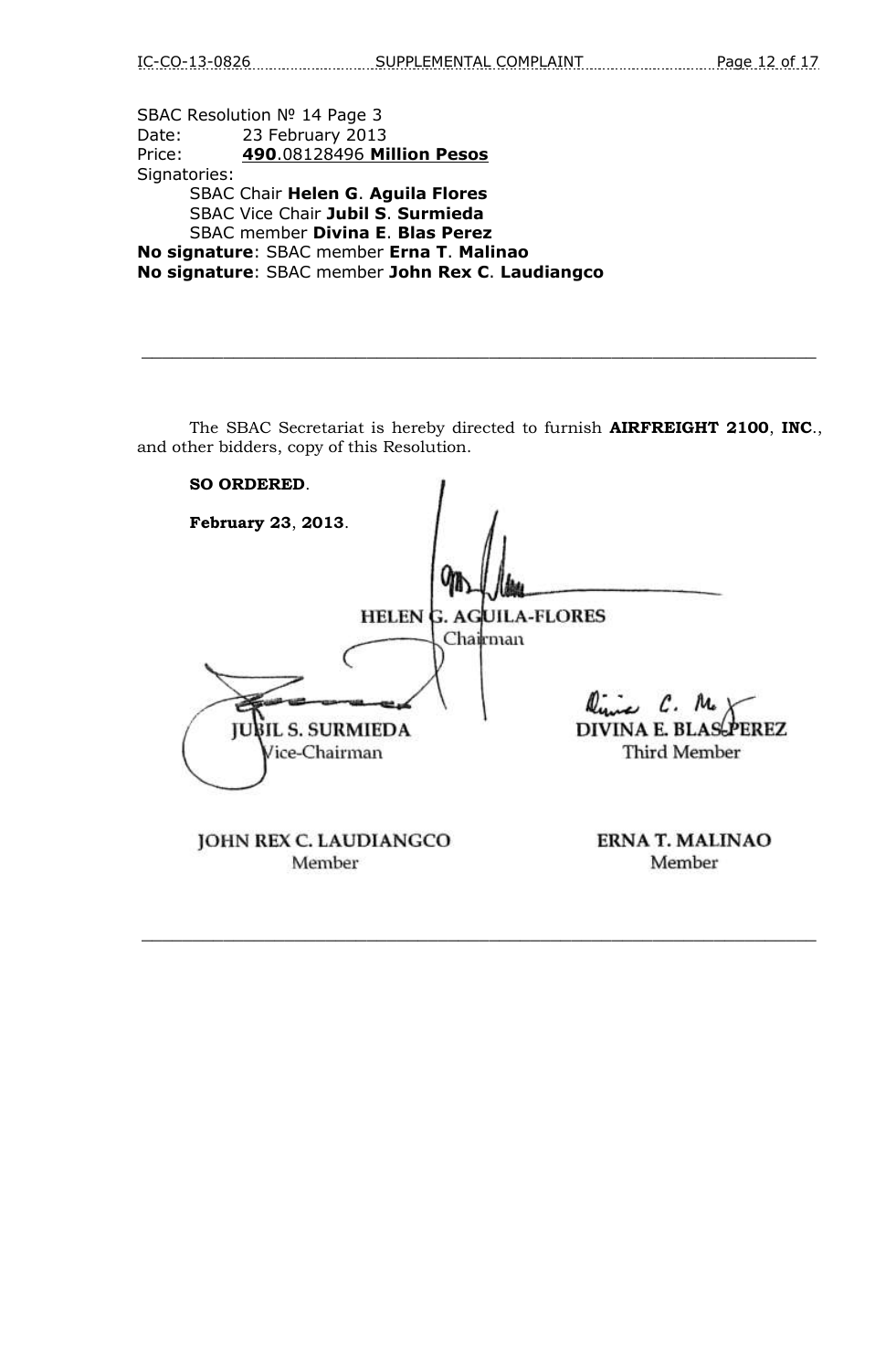### **NOTICE OF AWARD** Page 1 Date: 05 March 2013 Price: **490**.08128496 **Million Pesos** Signatories: **COMELEC CHAIRMAN SIXTO** SERRANO **BRILLANTES**

**AIR 21** Representative **Sean E**. **Pestaño**



 $\_$  , and the set of the set of the set of the set of the set of the set of the set of the set of the set of the set of the set of the set of the set of the set of the set of the set of the set of the set of the set of th

Republic of the Philippines **Commission on Elections** Manila

### **NOTICE OF AWARD**

**AIRFREIGHT2100**, **INC**. 3F Cargohaus Bldg. NAIA Complex, Old Mia Road Parañaque City

Attention : **Mr. Sean E. Pestaño** Authorized Representative

Greetings!

Pursuant to COMELEC Minute Resolution No. 13-0312 dated February 26, 2013, and in behalf of the Commission En Banc, the undersigned hereby **AWARDS** to your Company the **CONTRACT FOR THE DEPLOYMENT OF AUTOMATED ELECTION SYSTEM (AES) EQUIPMENT AND PARAPHERNALIA FOR USE IN THE MAY 13, 2013 NATIONAL AND LOCAL ELECTIONS FOR REGIONS IX, X, XI, XII, CARAGA AND ARMM (LOT 9D)**, particularly:

| <b>Description</b>                                                                                                                      | <b>Total Contract Price</b> |
|-----------------------------------------------------------------------------------------------------------------------------------------|-----------------------------|
| Lot 9D - Deployment of Automated Election<br>System (AES) Equipment and Paraphernalia<br>for Regions IX, X, XI, XII, CARAGA and<br>ARMM | Php 490,081,284.96          |

In connection hereof, you are hereby directed to post your Performance Security in favor of the Commission on Elections, in an amount equal to a percentage of the total contract price in accordance with the following schedule:

| <b>Form of Performance Security</b>                                                                                        | Amount of Performance Security<br>(Equal to Percentage of the<br><b>Total Contract Price)</b> |
|----------------------------------------------------------------------------------------------------------------------------|-----------------------------------------------------------------------------------------------|
| cashier's/manager's check,<br>Cash,<br>bank<br>a)<br>draft/guarantee confirmed by a Universal or<br><b>Commercial Bank</b> |                                                                                               |
| Irrevocable letter or credit issued by a<br>b)                                                                             | Five percent (5%)                                                                             |
|                                                                                                                            |                                                                                               |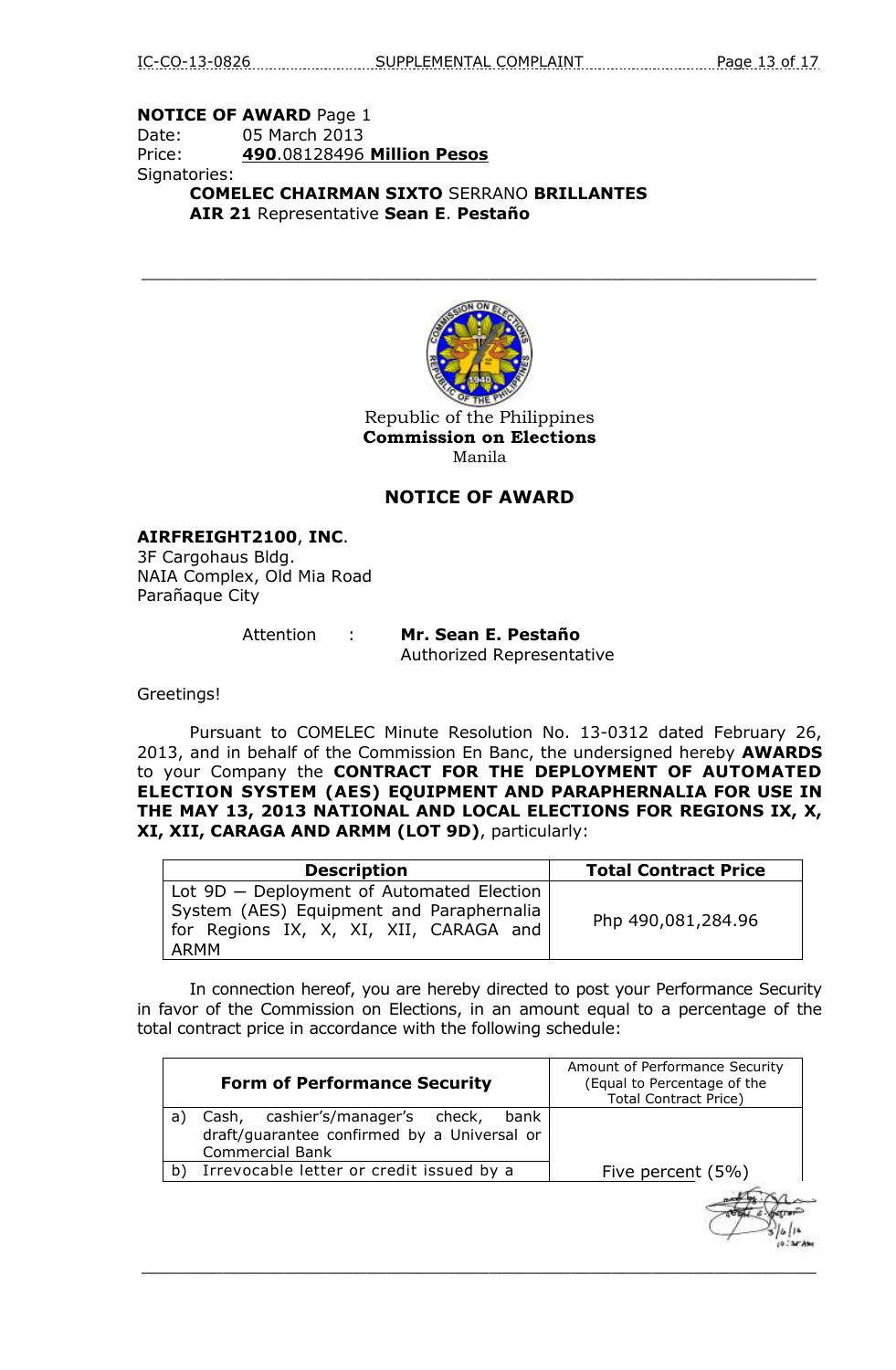### **NOTICE OF AWARD** Page 2

## Date: 05 March 2013 Price: **490**.08128496 **Million Pesos** Signatories:

**COMELEC CHAIRMAN SIXTO** SERRANO **BRILLANTES AIR 21** Representative **Sean E**. **Pestaño**

| Universal or Commercial Bank: Provided,<br>however, that it shall be confirmed or<br>authenticated by a Universal or Commercial<br>Bank, if issued by a foreign bank |                                                                               |
|----------------------------------------------------------------------------------------------------------------------------------------------------------------------|-------------------------------------------------------------------------------|
| c) Surety bond callable upon demand issued<br>by a surety or insurance company duly<br>certified by the Insurance Commission as<br>authorized to issue such security | Thirty percent (30%)                                                          |
| d) Any combination of the foregoing                                                                                                                                  | Proportionate to share of form<br>with respect to total amount of<br>security |

 $\_$  , and the set of the set of the set of the set of the set of the set of the set of the set of the set of the set of the set of the set of the set of the set of the set of the set of the set of the set of the set of th

Whichever you may deem convenient, within ten (10) days from receipt of this Notice.

Your failure to post the required Performance Security shall constitute sufficient ground for the immediate cancellation of this award and forfeiture of your Bid Security.

March 5 \_\_\_ , 2013, Intramuros, Manila.

SIXTO S. **ANTE** ialrman

Copterne Mr. Sean E. Pestaño

Authorized Representative  $3/4/13$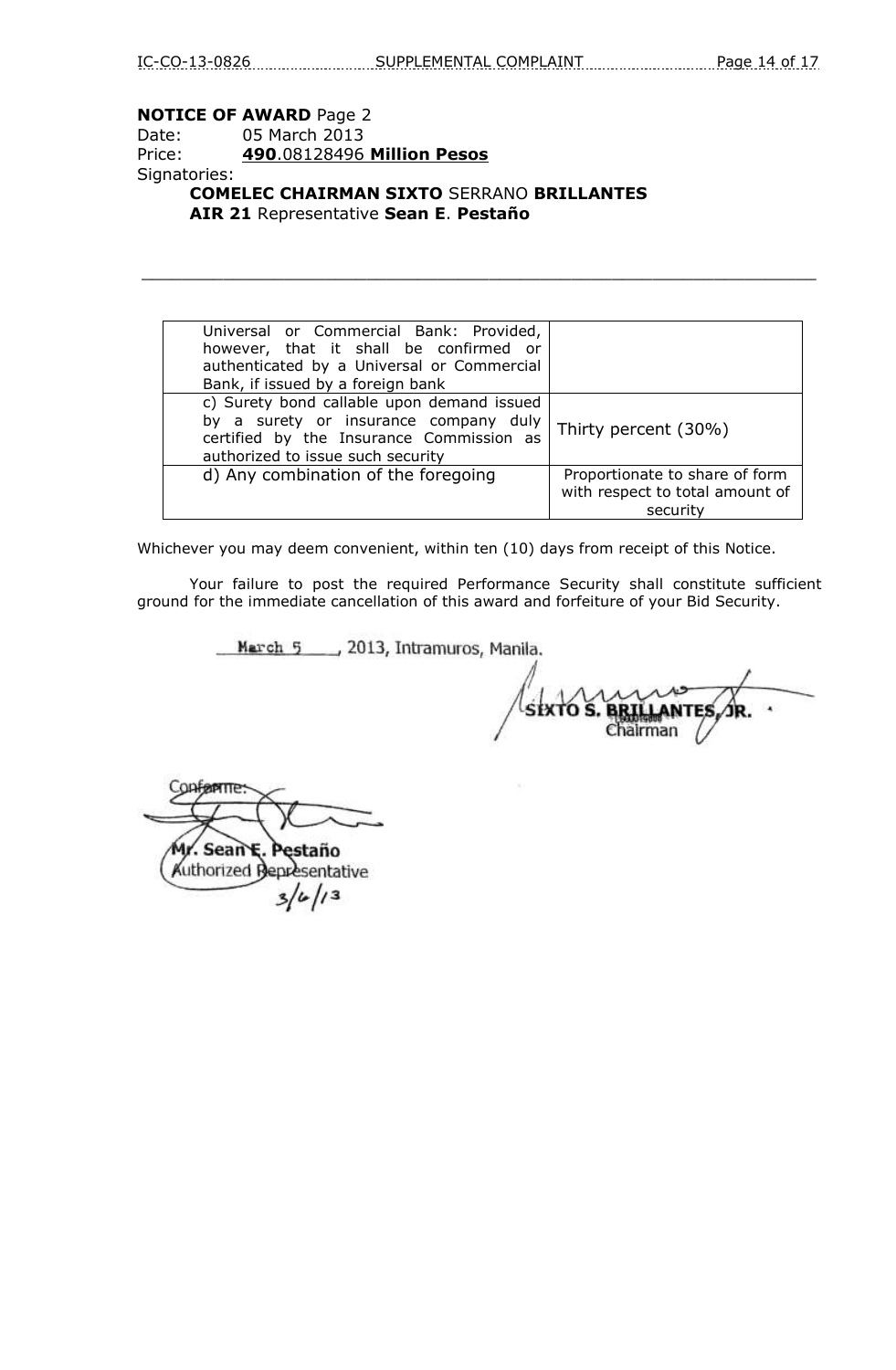### **Kaagapay ng Bayan** 18 March 2013 Letter to the COMELEC Chairman Page 1

**CTIMA KAAGAPAY NG BAYAN** N ELECTIONS<br>et commer Pablo Ocampo ON THEM CO2 1509 1009 + 09053048689 **MAK 18 2013** March 18, 2013 EKI APISSIPADEM HON. SIXTO S. BRILLANTES П MAR 18 2013 CHAIRMAN, COMMISSION ON ELEC 8th Floor, Palacio del Gobernado **Now ond U** 1 8 2013 Intramuros, Manila CONST SC-Conn.1.1M Dear Chairman Brillantes, 18 NAR 2813 2-88M **Barwell** Pursuant to our goals of achieving transparency, public accountability and good governance, and to President Aquino's "tuwid na daan", may we please submit for your automatic review and consideration the unconscionable award of Lot 9D for the Deployment of Automated Election System (AES) Equipment and Parapernalia for Regions IX, X, XI, XII, CARAGA and ARRM to AIRFREIGHT 21, Inc. in the amount of Php 490,081,284.96. Resolution No. 14 dated February 14, 2013 of the COMELEC Special Bids and Awards Committee (SBAC) reveals that the said Committee, after submission of bids and Post-Qualification Evaluation, approved and declared AIRFREIGHT 21, Inc. as "Bidder with the LOWEST CALCULATED BID". Copy of Resolution No. 14 is hereby attached as ANNEX "A". Same Resolution said further, "That the Notice of Award for the Contract in the total amount of Three Hundred Two Million One Hundred Ninety Five Thousand Eight Hundred Sixty Two Pesos and Fifty Six Centavos (Php 302,195,862.56) be correspondingly issued". Then, as mandated by Resolution No. 14, a Notice of Award dated March 5, 2013, duly signed by the Honorable Chair was issued to AIRFREIGHT 21, Inc. with a "total Contract Price of Php 490,081,284.96, about Php 187,885,422.40 or 38.33% higher than the Php302,195,862.56 submitted bid and/or approved by the COMELEC SBAC. Copy of NOA is herewith attached as ANNEX "B" Our question therefore, is, why the over price? Where is the Php 187.8 Million intended for? Is there any political party intended to benefit such over price that is grossly disadvantageous to the government and our taxpayers? Who is aiding, abetting and clandestinely representing<br>AIRFREIGHT 21, Inc.? Is AIRFREIGHT 21, Inc. raising funds for any one, political party or group of candidates to deserve special treatment from the COMELEC? Who is twisting the arms of some COMELEC officials for such undeserved favors?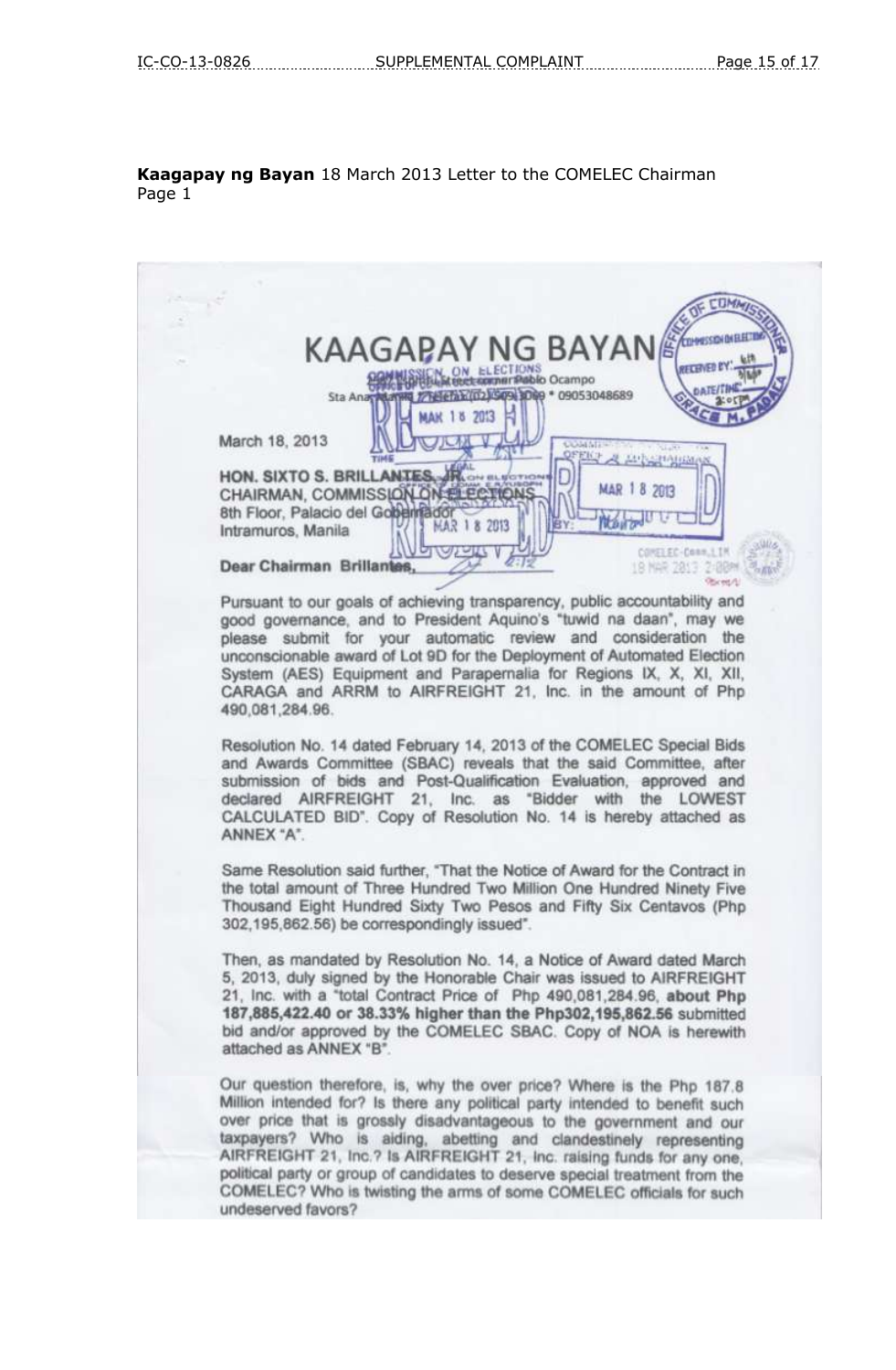**Kaagapay ng Bayan** 18 March 2013 Letter to the COMELEC Chairman Page 2

The "Notice of Award" to AIRFREIGHT 21, Inc. dated March 5, 2013 in the amount of Php 490,081,284.96 which is 33.88% or Php 187,885,422.40 higher than the Php 302,195,862.56 submitted bid and duly approved by SBAC Resolution No. 14 dated February 14, 2013 is unconscionable, grossly disadvantageous to the government and in violation of pertinent provisions of RA 3019, otherwise known as the Anti Graft and Corrupt Practices Act for allowing Bid Improvement or increase in the contract amount.

Mr. Chairman, we believe in your honesty and integrity, of your crusade to cleanse the Commission of undesirable elements and of your ardent desire to conduct clean and honest election with a popularly acceptable result.

Accordingly, and in the interest of public service, accountability and good governance, we respectfully urge your honorable office to immediately conduct an investigation, inform the public of its outcome and when evidence so warrant, file appropriate criminal charges against those who are involved.

Thank you.

Very respectfully yours,

**PERFECTO "Bambi" SANTOS** Chairman, Kaagapay ng Bayan

cc: Honorable Commissioners **COMELEC SBAC Chair and Members** All concerned